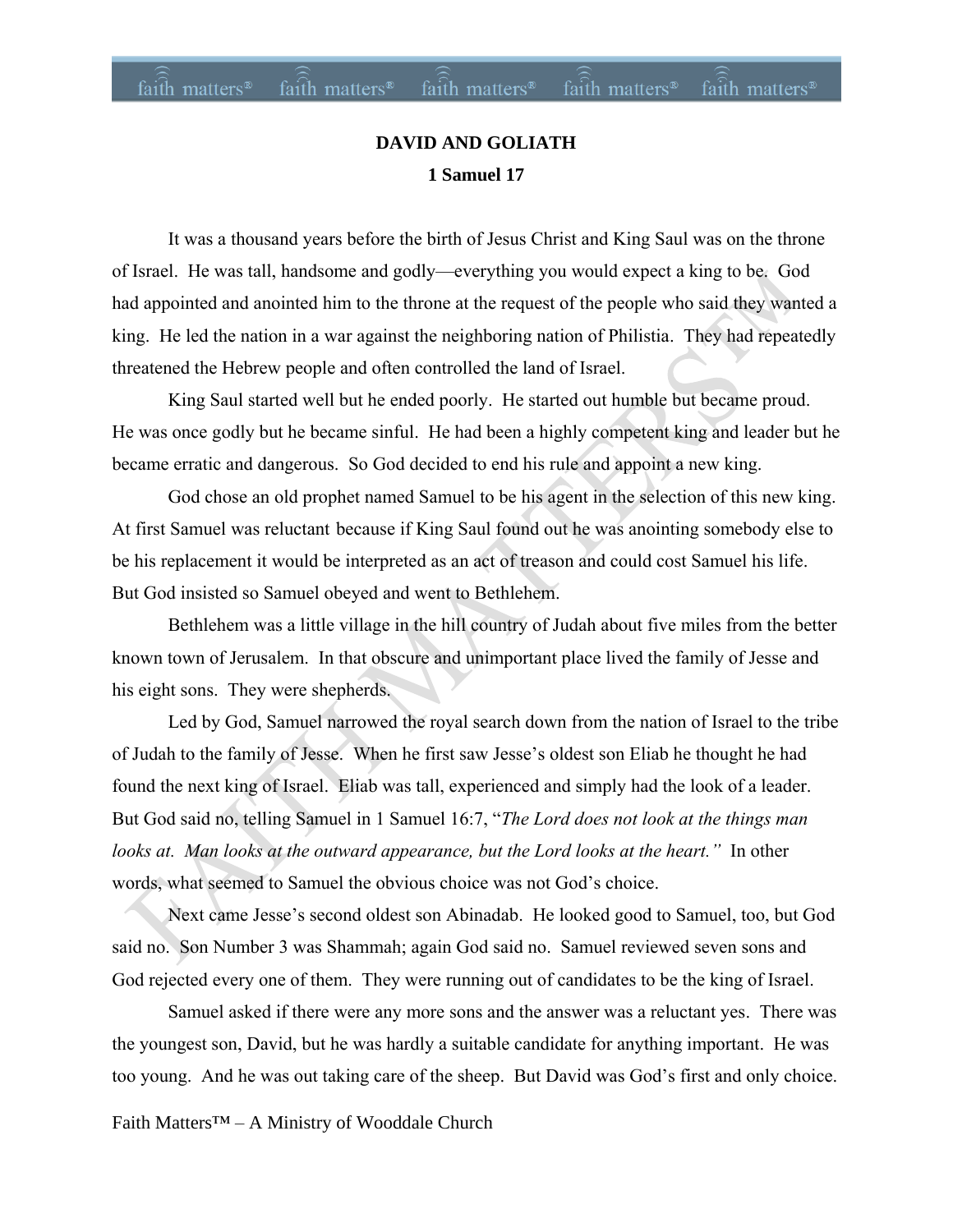### faith matters<sup>®</sup> faith matters<sup>®</sup> faith matters<sup>®</sup> faith matters<sup>®</sup> faith matters<sup>®</sup>

He had beautiful eyes, a great complexion and was quite good looking. But his looks had little to do with this selection. God saw inside David. He was the kind of person God wanted to bless. David had a heart for God and that was more important than his age or others' opinions of him.

We need to learn to see others as God sees them. We so easily form our opinions on externals. The most likely characteristic for us to notice is gender, then age, then height, weight, beauty, clothes and all the other externals. Not that we will ever not notice these characteristics. Even the Bible records David's good looks. But, God clearly teaches that the heart on the inside is more important than the things we usually consider to be more important on the outside.

God chose David for great leadership. Samuel anointed David to become the king. And what happened next was . . . nothing. Samuel left town. David went back to caring for sheep. Bethlehem and the family of Jesse returned to normal. God was still preparing David.

Meanwhile, miles away in the Philistine town of Gath there was another family whose son just kept growing and growing. No matter how tall the rest of his relatives and ancestors may have been, everyone must have been surprised when he grew to become six, seven, eight, nine feet tall and more. Call it genetics. Call it an abnormality. Goliath was a giant. There was no NBA to draft him for basketball so the Philistine army drafted him to fight.

Gath was one of the five major cities of the Philistines. It was not on the Mediterranean coast but a few miles. It was a significant and powerful city on the Mediterranean coastal plain.

The Philistines were the archenemies of Israel. They were powerful and aggressive. The name of Palestine comes from the ancient Philistines. At times they were at peace with Israel but often they adopted politics of expansion and moved their armies eastward into Israel's territory. In a sense there was a prolonged state of war between Israel and Philistia.

King Saul and the army of Israel wanted to stop the Philistines once and for all, so they recruited and trained an army and had them ready to fight. They were determined to have a permanent peace. But they never expected Goliath.

Ancient armies had different rules of engagement than we have in modern warfare. Typically, opposing armies would line up on a flat battlefield opposite each other and they would advance toward one another slaughtering each other. It was the worst of movie scenes from *Gettysburg*, *Braveheart*, *Gladiator* and *Saving Private Ryan* combined. It was a killing field.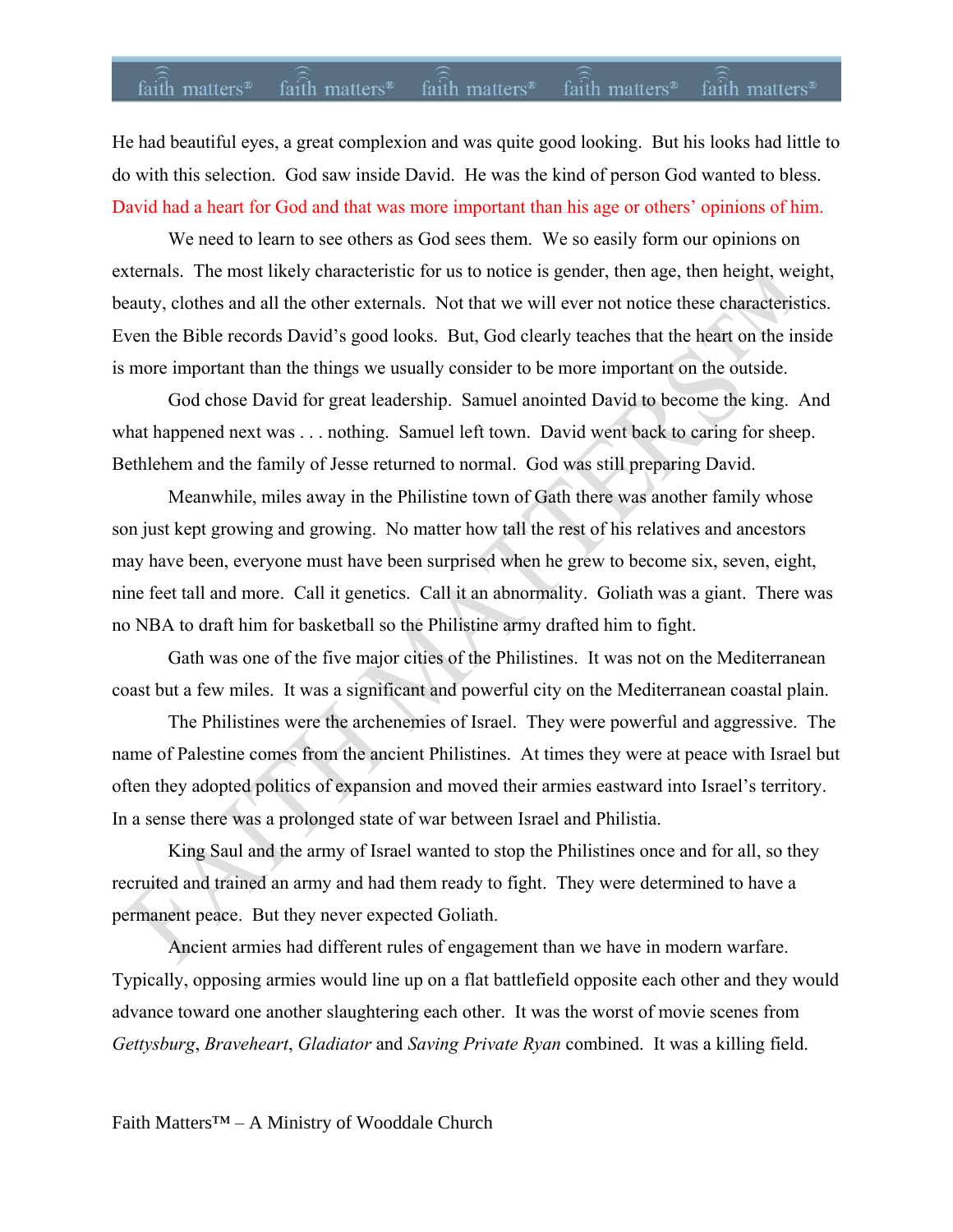## faith matters<sup>®</sup> faith matters<sup>®</sup> faith matters® faith matters® faith matters<sup>®</sup>

There was also another way of fighting. Each army could put forward a champion. The two champions would then fight to the death. The victor's army was considered the winner of the battle and the dead champion's army was expected to surrender—often to become enslaved. It was a more humane approach with far fewer casualties.

Like all battlefield strategies, there were many subtleties to this "winner-take-all" approach. The challenge was considered a matter of honor. To reject the challenge was humiliating and embarrassing. It was considered to be a sign of weakness and fear.

Sometimes when I watch professional football games it becomes painful when one team has a huge lead. Imagine two NFL teams playing in a Super Bowl game with one team losing 70-0 going into the fourth quarter. You wonder why the losing team doesn't just quit and go home; they have no reasonable chance of winning. Why keep playing? I suppose it's a matter of honor. Professional teams always finish their game no matter what—rain, snow, ice, fog, injuries and huge differences in scores. The team just doesn't quit.

And so for ancient armies it was a matter of honor. When challenged you had to put out a champion and that champion had to fight the champion who had issued the challenge.

> *Now the Philistines gathered their forces for war and assembled at Socoh in Judah. They pitched camp at Ephes Dammim, between Socoh and Azekah. Saul and the Israelites assembled and camped in the Valley of Elah and drew up their battle line to meet the Philistines. The Philistines occupied one hill and the Israelites another, with the valley between them.*

 *A champion named Goliah, who was from Gath, came out of the Philistine camp. He was over nine feet tall. He had a bronze helmet on his head and wore a coat of scale armor of bronze weighing five thousand shekels; on his legs he wore bronze greaves, and a bronze javelin was slung on his back. His spear shaft was like a weaver's rod, and its iron point weighed six hundred shekels. His shield bearer went ahead of him.* 

 *Goliath stood and shouted to the ranks of Israel, "Why do you come out and line up for battle? Am I not a Philistine, and are you not the servants of Saul? Choose a man and have him come down to me. If he is able to fight and kill me, we will become your subjects; but if I overcome him and kill him, you will*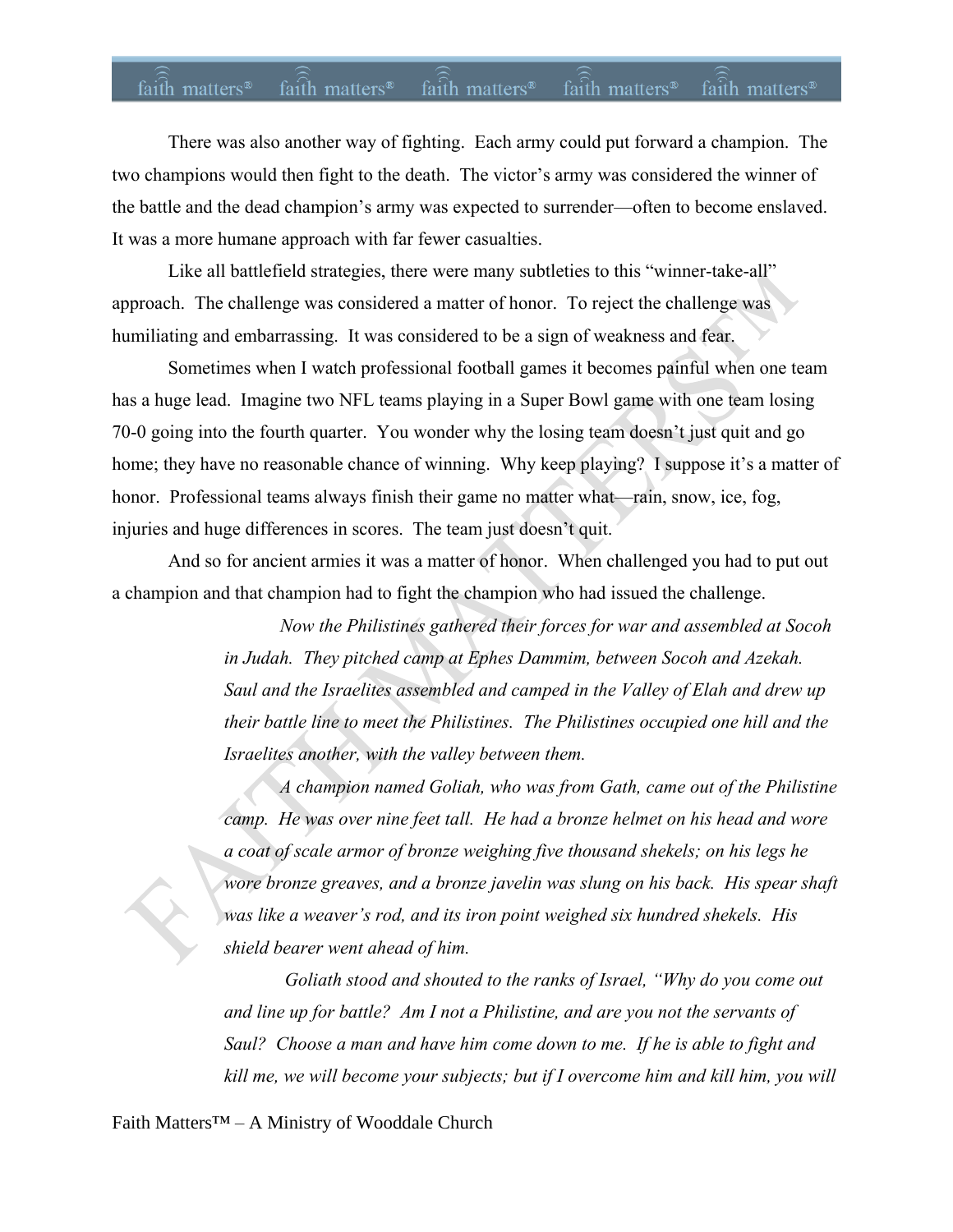#### faith matters<sup>®</sup> faith matters<sup>®</sup> faith matters<sup>®</sup> faith matters<sup>®</sup> faith matters<sup>®</sup>

*become our subjects and serve us." Then the Philistine said, "This day I defy the ranks of Israel! Give me a man and let us fight each other." On hearing the Philistine's words, Saul and all the Israelites were dismayed and terrified.*

That's perfectly understandable to me! Think about it. Would you want to fight a 9-foot tall giant who is dressed in armor and trained to kill? It is not merely a matter of courage. You might be courageous enough to fight but if you lose you will take your fellow soldiers, family, friends and nation down with you. You'll be dead and everyone will blame you for a generation or more.

My sympathy here is with the cowards. I identify with them. Probably most of us remember childhood experiences with schoolyard bullies. We've all faced giants against whom we were no match. Our giants aren't called Goliath; they're called Cancer, Court of Law, Big Business, Debt, Bankruptcy, Divorce and Assault. Yes, we know what it's like to be threatened by a formidable enemy. We know what it's like to be afraid to fight a battle we are convinced we are going to lose.

For 40 days Goliath came out and issued this challenge, day after day. Saul and the army of Israel just stalled. They didn't want to lose. They didn't want to die. But, you know what happened? Morale kept sinking. They were convinced they could not win. Even if there was no "winner-take-all" face-off, they had little chance in a conventional conflict because they saw themselves as losers. They were disheartened.

Then the boy from Bethlehem came to the battlefield that was dominated by this giant from Gath. He'd been sent by his father, Jesse, to bring supplies for his three older brothers who were in the Hebrew army. David arrived in time to see the daily ritual take place. Both armies lined up facing each other for battle. Goliath shouted out his defiant threat. The army of Israel was scared and retreated.

David didn't understand why someone didn't take the challenge. He was told that whoever would go and fight Goliath would be given wealth, tax exemption for his family for the rest of their lives and the king's daughter in marriage. But that didn't seem like much if you ended up dead. (Wealth doesn't mean much if you are killed; dead people aren't taxed; and you can't marry the princess if you're crushed to death by a giant.) It really wasn't much of an offer!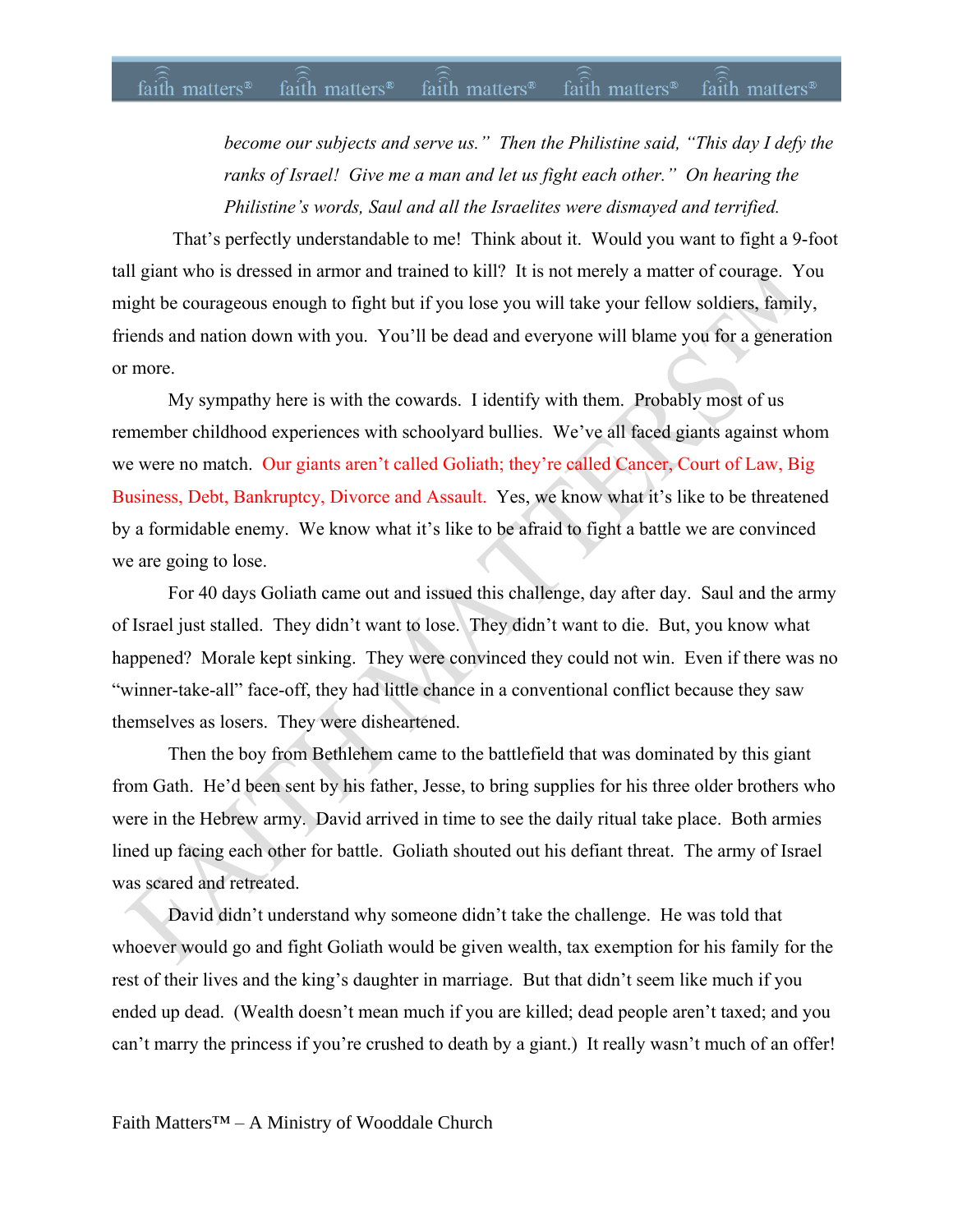#### faith matters<sup>®</sup> faith matters<sup>®</sup> faith matters<sup>®</sup> faith matters<sup>®</sup> faith matters<sup>®</sup>

His older brothers were irritated and embarrassed by David's presence. In most families younger brothers can be irritating and older brothers can be overbearing. As the youngest of four sons, I tend to side with David.

David saw what was happening from a different perspective from everyone else. It was not a matter of size or strength or money or marriage. The honor of God was at stake. Goliath defied the armies of the living God. Ancient peoples believed that wars tested the comparative power of the deities of each of the nations and armies. Goliath was saying he could challenge the Lord God and win. David believed that God would win any contest against him.

David was invited into the presence of the king. The boy from Bethlehem was either a fool or a hero. The king would have to decide for himself.

> *David said to King Saul, "Let no one lose heart on account of this Philistine; your servant will go and fight him."*

 *Saul replied, "You are not able to go out against this Philistine and fight him; you are only a boy, and he has been a fighting man since his youth."* 

 *But David said to Saul, "Your servant has been keeping his father's sheep. When a lion or a bear came and carried off a sheep from the flock, I went after it, struck it and rescued the sheep from its mouth. When it turned on me, I seized it by its hair, struck it and killed it. Your servant has killed both the lion and bear; this uncircumsized Philistine will be like one of them, because he has defied the armies of the living God. The Lord who delivered me from the paw of the lion and the paw of the bear will deliver me from the hand of this Philistine."* 

 *Saul said to David, "Go, and the Lord be with you."* 

The king lent David his royal armor to wear into the fight. David put it on but couldn't even walk with it. Instead he went with the clothes and weapons of a shepherd—a staff, a slingshot and five smooth stones he picked out of the nearby stream.

Then came one of the most memorable and dramatic moments in all of history as young David stepped from the line of Israel's army to confront the giant. It was shocking and stunning. For Goliath, David was somewhere between an insult and a joke. Goliath looked him over and despised him. The giant spoke first, cursing David in the names of his heathen Philistine gods. Goliath said: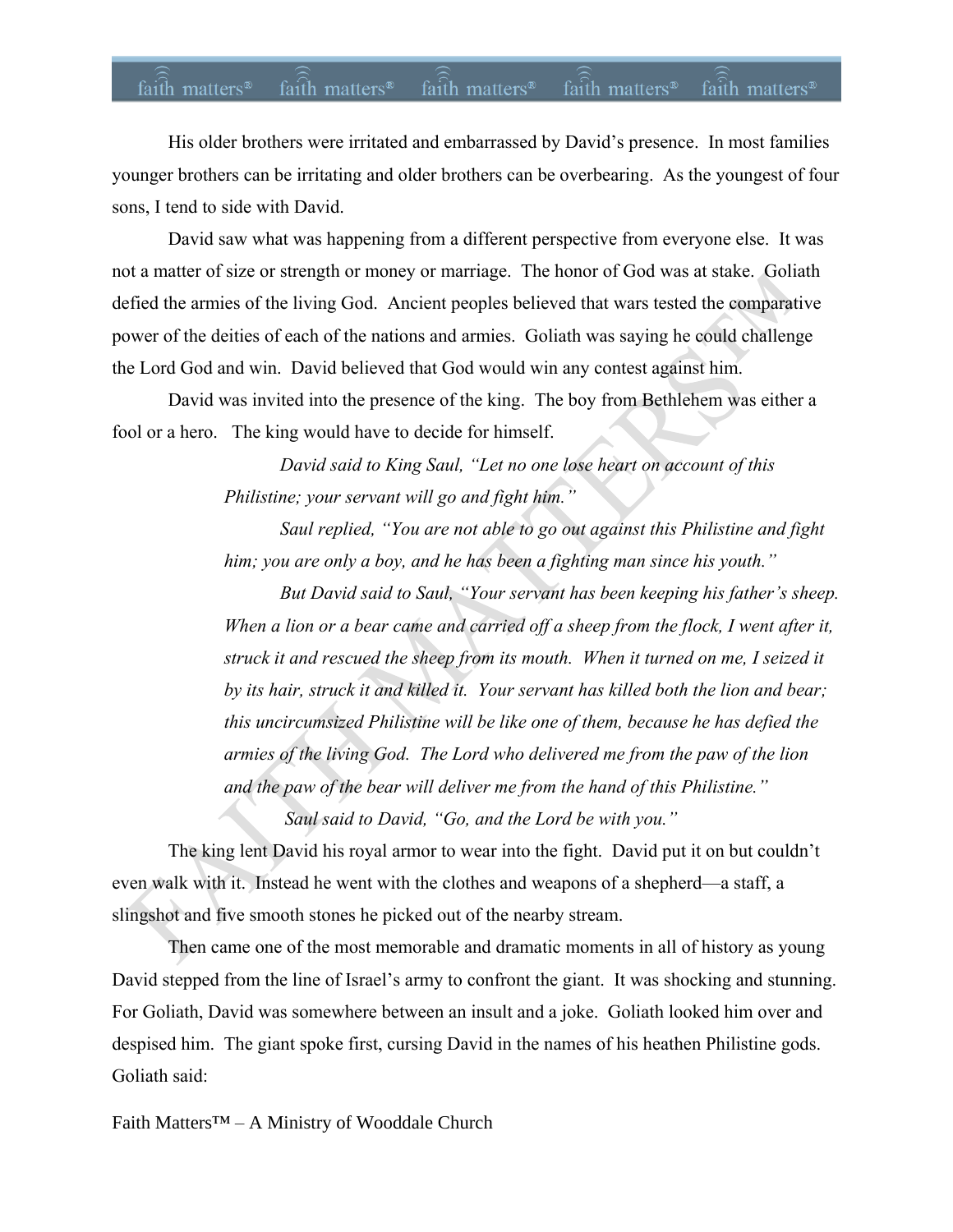*"Come here, and I'll give your flesh to the birds of the air and the beasts of the field!"* 

 *David said to the Philistine, "You come against me with sword and spear and javelin, but I come against you in the name of the Lord Almighty, the God of the armies of Israel, whom you have defied. This day the Lord will hand you over to me, and I'll strike you down and cut off your head. Today I will give the carcasses of the Philistine army to the birds of the air and the beasts of the earth, and the whole world will know that there is a God in Israel. All those gathered here will know that it is not by sword or spear that the Lord saves; for the battle is the Lord's, and he will give all of you into our hands."* 

I think if I had been there I would have winced at what David said. Couldn't he lighten up just a little bit? He sounds like a pro wrestler!

As they came toward each other, I think I would have closed my eyes or covered my face. I would not have watched. This was not going to be a pretty sight. Giants are enough of a problem to start out with without making them mad.

David reached for a stone, swung his sling, released the rock and hit the giant right in the middle of his forehead. The giant was stunned for an instant and then fell forward with a huge thud. David ran to Goliath, pulled out the giant's large sword, stabbed the enemy to death and cut off his head.

Suddenly everything changed. Everything was just the opposite of what everyone had expected. Thousands of soldiers on both sides were completely stunned. The Israelites wished they had watched! The Philistines wished they hadn't watched! It was the all-time upset. The little guy defeated the big guy. The Philistines were filled with fear and retreated. The army of Israel was suddenly full of confidence and courage. They pursued and finished the enemy.

Is this a story promising that the weak will always win? Is it a story that says we should always take on every enemy no matter how formidable? Probably not! The point is plain, simple and powerful. Be on God's side!

The apostle Paul wrote in Romans 8:31, *"If God is for us, who can be against us?"* And in Romans 8:37 he wrote, *". . . we are more than conquerors through him who loved us."*